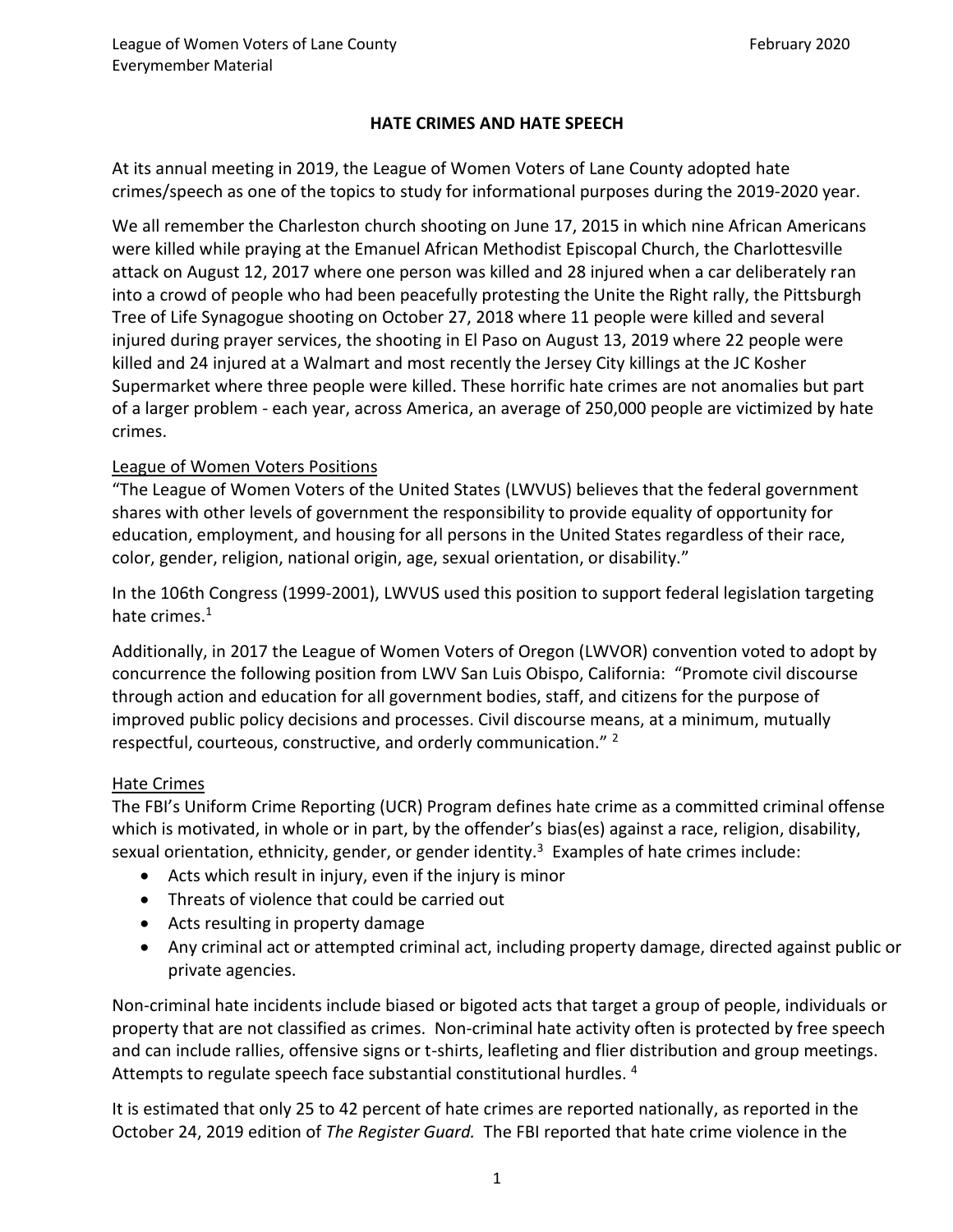country is at a 16-year high, violence that was motivated in part or in whole by racial, ethnic or religious bias, as well as discrimination against gender and sexual orientation. $5$ 

FBI data also indicate that hate crimes in Oregon are up by 40 percent from 2016 to 2017. The data show 146 hate crimes reported in 2017, compared to 104 in 2016. But there are limits to the data. In Oregon, of the 214 agencies that participate in the FBI's hate crime tracking program, just 29 agencies submitted incident reports for 2017. It is widely understood that hate crimes go underreported nationwide, and Oregon is no exception.

The data also show almost half of all hate crimes in Oregon occurred in Eugene, which has the most robust process for documenting hate crimes in the state and perhaps the country. City officials say that process accounts, in part, for the high numbers. Springfield is initiating in 2019 a new reporting system that includes a category for hate crimes.<sup>6</sup> According to the City of Eugene 2018 *Annual Hate and Bias Report*, "race is the leading motivating factor of hate crimes reported in Eugene." The report shows that the top three most impacted groups were anti-African American (eight cases), anti-homosexual male (seven cases) and anti-Jewish (seven cases). Both criminal and non-criminal hate and bias activity in Eugene tend to be concentrated in the downtown and Bethel neighborhoods. Actual hate and bias crimes are those that result in injury, threaten violence or result in property damage.

Hate instills fear and distress among its victims. Victims of hate crimes are twice as likely to experience fear, difficulty sleeping, anxiety, panic attacks or depression compared with victims of non-hate motivated crimes.<sup>7</sup>

## Hate Groups

According to Matthew Lyons, author of *Insurgent Supremacists*, the common thread amongst the majority of hate groups is white supremacy and its offshoot white nationalism. White supremacy can either refer to the system of white racial oppression or to white supremacist ideology.

White racial oppression is the web of social, economic, political, and cultural institutions and practices whereby people identified as "white" hold privilege and varying degrees of power over other people. This system has been central to the US social order since the colonial period, and for most of that time has involved the explicit and legal subordination and exclusion of people of color. Today, formal racial discrimination is mostly gone, but less explicit forms of racial oppression and violence are still the norm in policing, employment, education, housing, healthcare, and many other areas.

White supremacist ideology says that racial categories are natural and fundamental to human experience; that white people are genetically superior, better and more important than other races; and that whites should hold social, economic, and political power over others. Most white supremacists believe that Jews constitute a race of their own-a race with parasitic and evil roots. White supremacy is fundamentally an ideology of violence, in that it justifies and promotes both direct physical attacks and systemic harm against people of a non-European descent.

White nationalism is a form of white supremacist ideology that focuses on racial identity as the basis for nationhood. It is a belief that white people should have a homeland of their own and run a white nationalist state. White nationalism is at odds with the continued existence of the United States in its current form.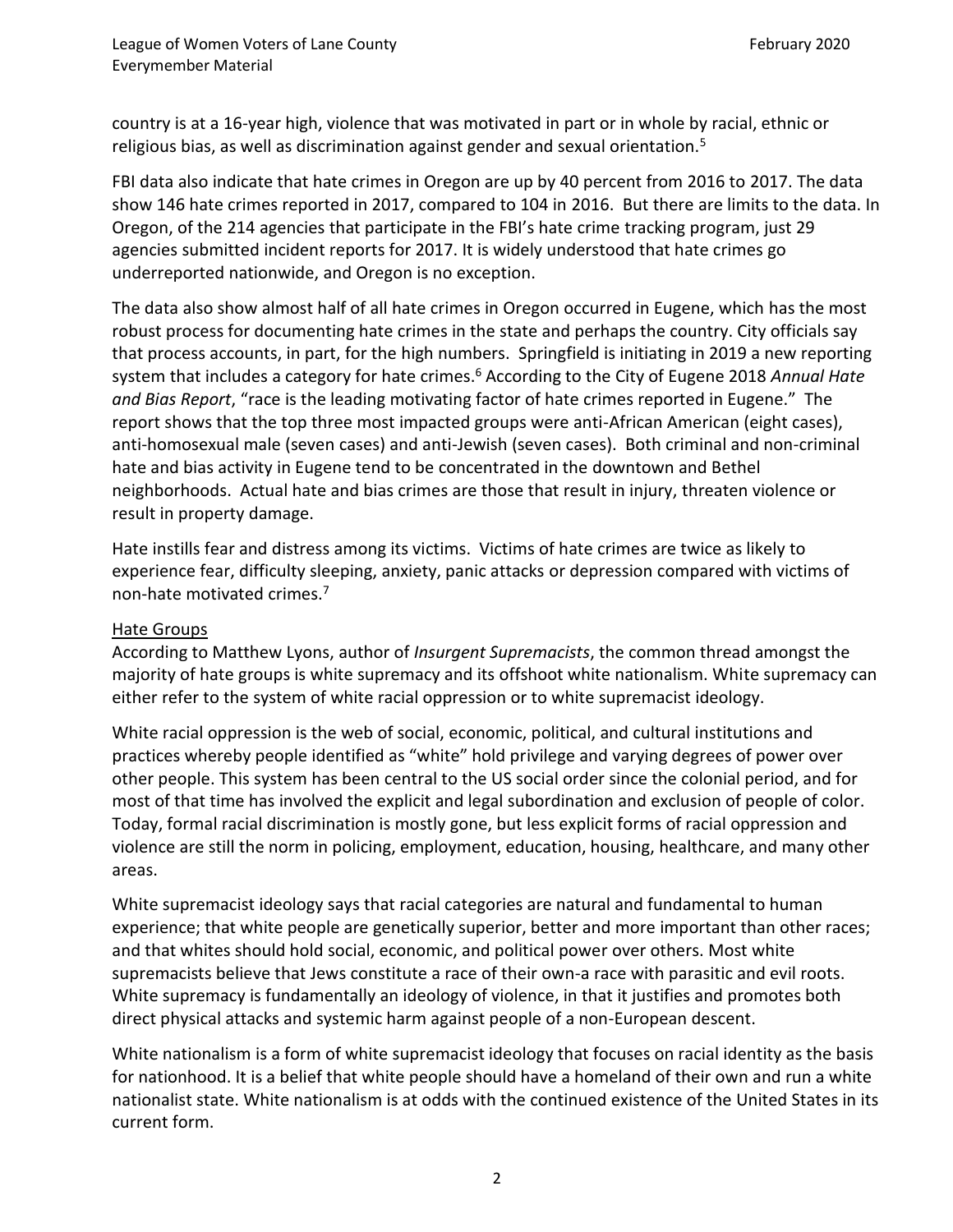Over time, white supremacist ideology evolved to reflect the new social and political reality. Essentially, many white supremacists changed their frame of reference from fighting to maintain white dominance to fighting to prevent white extinction. It became increasingly a commonplace among white supremacists that whites were being drowned by a rising tide of color—controlled and manipulated by Jews.

Most white supremacists do not belong to organized hate groups, but rather participate in the white supremacist movement as unaffiliated individuals. Unaffiliated or independent white supremacists far outnumber white supremacists who belong to specific organizations. In particular, the tremendous growth of the Web has allowed many white supremacists to engage with like-minded people without actually having to join an organization. White supremacist discussion forums like Stormfront allow huge numbers of white supremacists to network and converse with each other. It is easy for white supremacists to connect, even on a one-to-one basis, on social media platforms like Facebook. These interactions need not be solely virtual, as on-line interactions often lead white supremacists to meet-ups and interactions in the real world. Some of the violent acts conducted or plotted by white supremacists in recent years originated with on-line interactions. White supremacists engage in a wide variety of activities online to promote their ideas and causes or to cause fear in their enemies.

Among domestic extremist movements active in the United States, white supremacists are the most violent, committing about 83 percent of the extremist-related murders in the United States in the past 10 years and being involved in about 52 percent of the shootouts between extremists and police. White supremacists regularly engage in a variety of terrorist plots, acts and conspiracies and involvement with traditional forms of criminal activity as well as ideologically-based criminal activity. $8$ 

## Hate Groups in Oregon

The *Oregonian* published the Southern Poverty Law Centers (SPLC) 2017 list of Hate Groups in Oregon (*Oregonian*, Douglas Perry, February 2018). Oregon, with its population of just over four million, has a large number of hate-based organizations within its borders.

- **The American Front**, one of the oldest continuously existing racist skinhead groups in the United States, is described by the SPLC as a "particularly violent element of the white supremacist movement and have often been referred to as the 'shock troops' of the hoped-for revolution." Active statewide.
- **ACT for America**, the SPLC writes, "anti-Muslim groups are a relatively new phenomenon in the United States," but their numbers have grown dramatically in the years since the Sept. 11, 2001, terrorist attacks. This group, SPLC states, has a chapter in Silverton, Oregon.
- **Asatru Folk Assembly**, a Neo-Völkisch organization organized around ethnocentricity and archaic notions of gender. Active statewide.
- **Black Riders Liberation Party,** the black-nationalist group, writes Extremist Watch, views "all of the United States as a white supremacist entity." In 2016, Jeelani Shareef, head of the party's Portland chapter, told the *Portland Mercury*, "At the end of the day, no one else is going to save our people but us."
- **Crew 38**, primary focus is the production and promotion of white power rock music. Active statewide.
- **The Daily Stormer,** a white-supremacist news website, which the SPLC categorizes as a key part of neo-Nazi groups that view " 'the Jew' as their cardinal enemy and trace social problems to a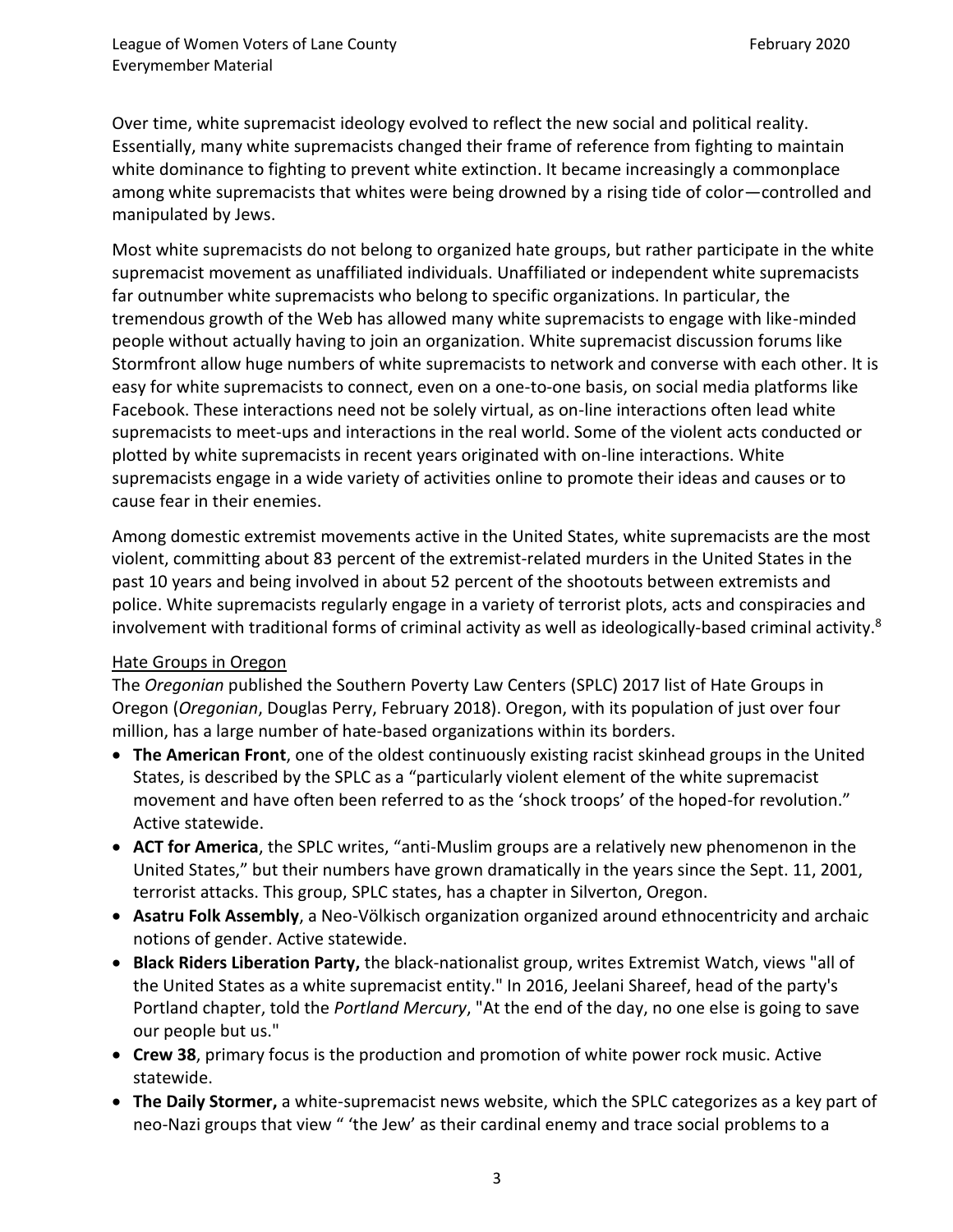Jewish conspiracy that supposedly controls governments, financial institutions and the media." Active statewide.

- **Hell Shaking Street Preachers**, a far-right street protest group in Portland, Oregon. They were known as the "Bible Believers USA," and are closely connected to Patriot Prayer. Active in Portland and Tillamook.
- **Identity Evropa,** a recently formed white-supremacist organization that reportedly seeks the "Nazification of America."
- **Israelite Church of God in Jesus Christ/Israelite School of Universal Practical Knowledge** (ISUPK), The SPLC says these black-nationalist groups are "antiwhite." ISUPK's Natazar Ha Ahsh recently told *Willamette Week*: "We're a love group, so to speak; we love our nation. But the nation that opposes us loving each other will label us a hate group."
- **Northwest Hammerskins**, a white supremacist group. Active statewide.
- **Rense Radio Network**, identified by the Anti-Defamation League as disseminating antisemitic and pro-Nazi speech. Headquartered in Ashland.
- **American Patriot Brigade**, a white supremacist group. Active statewide.
- **Black Riders Liberation Party**, a black nationalist group. Active in Portland.
- **National Socialist Movement**, a nationwide white-supremacist group which the SPLC lists as including a Salem branch.
- **Oregon for Immigration Reform**, an anti-immigrant group based in McMinnville.
- **Pacific Coast Knights of the Ku Klux Klan,** the Klan, formed after the Civil War, is the oldest ongoing American hate group. The SPLC says it's in decline nationwide, suggesting younger white racists today prefer slick, 21st century white-nationalist branding rather than being associated with the Klan's white hoods and flowing robes.
- **Proud Boys**, far-right neo-fascist organization that admits only men as members and promotes political violence. Active in Portland.
- **True Cascadia**, a white nationalist group. Active in Portland. One tweet from True Cascadia: "Mother Nature is a White Supremacist. She has continuously shown favor to her mightiest children."
- **Vanguard America,** a neo-Nazi group which "romanticizes the notion that people with 'white blood' have a special bond with 'American soil,'" writes the Anti-Defamation League. James Alex Fields -- the man who allegedly drove his car into Charlottesville counter-protesters last year, killing a woman -- has been linked to the group.
- **White Knights of the Ku Klux Klan of America,** The Klan might be in decline overall, but the Pacific Northwest has at least two branches of the infamous group. This one is based in Vancouver, Washington.
- **Wolves of Vinland**, a white supremacists and alt-right group. Active statewide. "The group's members," *The Daily Beast* wrote in 2015, "appear to be all white, based on dozens of pictures they post to their Facebook page, and they ascribe to a brand of neo-pagan Norse theology that white supremacists often find appealing." Portland's Jack Donovan, who has been connected to the group, insisted in a 2017 essay that he is not a white nationalist.<sup>9</sup>

## Who Joins a Hate Group?

A profile of who joins hate groups indicates that joiners are primarily disaffected young white men, who tend to be narcissistic, paranoid, aggressive and typically motivated by feelings of "insignificance." They tend to feel minority groups are responsible for their disempowerment. These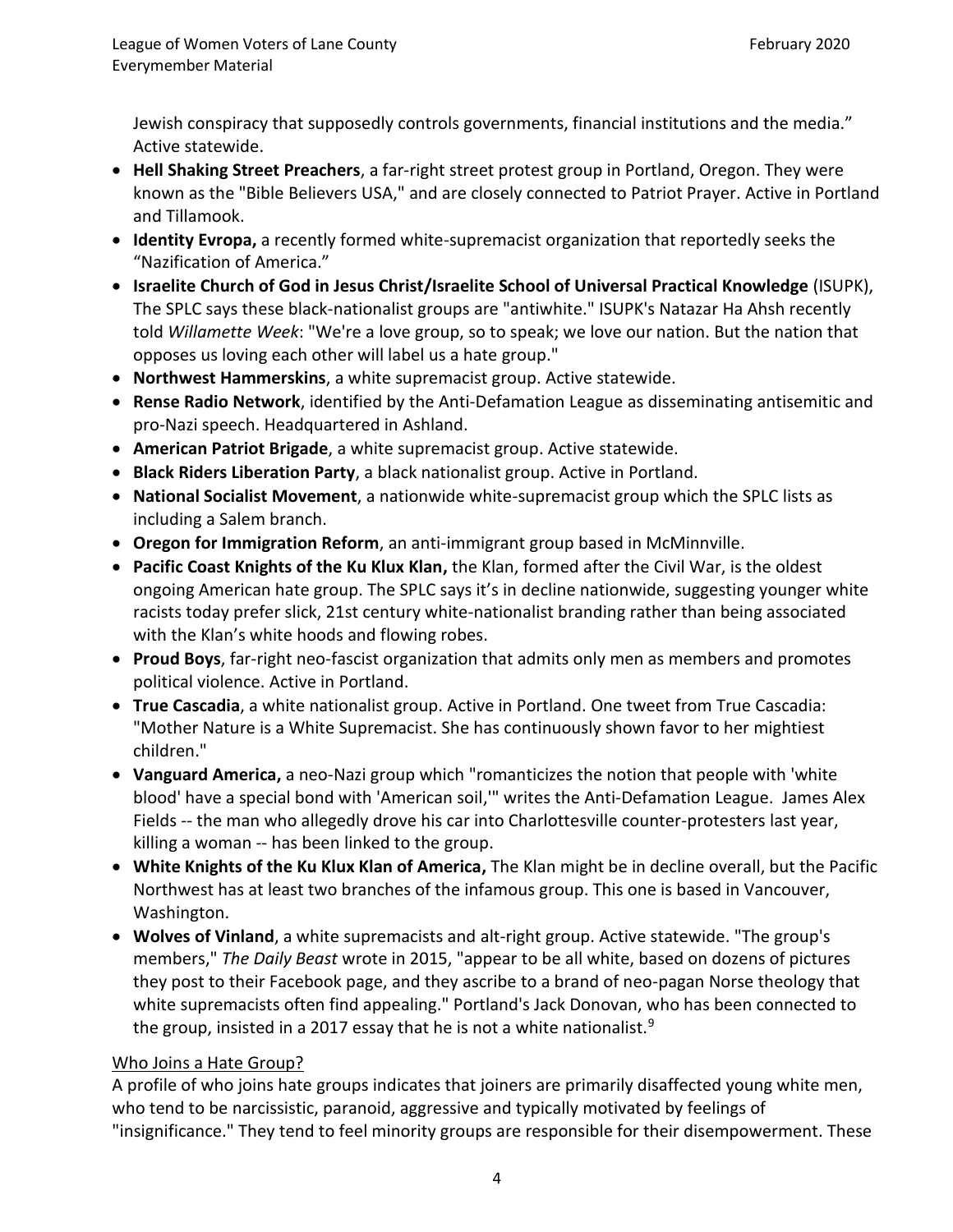motivations could stem from feeling "humiliated" or "insignificant" at school, in relationships with loved ones, or by society at large. Arie Kruglanski , a social psychologist at the University of Maryland, said people become white nationalists for three reasons: a desire to feel significant, attribution of their lack of personal success to another group, and a sense of belonging with other white nationalists.<sup>10</sup>

### Factors Causing Hate

Jennifer Jones-Patulli, a conflict management and leadership development consultant, identifies three main reasons why we hate others:

- We seek a specific and identifiable outlet for our generalized feelings of anger. Hate allows us to define clearly who is in our group and who is not. When an individual or group feels tension and they don't know how to resolve it, they seek out a scapegoat, express their hatred for it, and then expel it from their world. This is temporary until the next time tensions rise and a new scapegoat needs to be found.
- It is a simplified method for the difficult task of managing difference. For each of us, there are differences that matter to our community and to ourselves. In some cases it is religion, language, and race. When differences threaten our sense of self and our notions of group identity and when they coincide with trauma, violence, and or humiliation the experience of difference can shift from identity and pride to terrorism and hatred. Rather than accept the instability of a potentially unknowable difference, we choose to hate.
- Hate is energizing. When we feel helpless, frustrated, or disempowered hating another becomes a way to climb out of those difficult feelings. We can redirect our personal pain to an external welldefined target.<sup>11</sup>

Researchers have found that hatred can become a group-based emotion more easily than other negative emotions. While an initial hateful incident toward a group or individual may become less emotionally charged over time, it is the character of the offenders that then becomes the sole reason for the retaliatory hate. Over time and over generations, hate can increase without interaction between the haters and the person or group that is the target of their hate. This lack of interaction becomes a very powerful driver of bias and hate and can lead to viewing members of another group as subhuman. This kind of terrorizing can occur physically, socially or symbolically.

Often the victims of hate are terrorized for who they are, not for anything they might have done. This creates feelings of hopelessness and powerlessness because there is nothing the victims can do to change the minds of the offenders.<sup>12</sup>

#### Federal Laws and Statutes on Hate Crimes

The Department of Justice enforces federal hate crimes laws that cover certain crimes committed on the basis of race, color, religion, national origin, sexual orientation, gender, gender identity, or disability. The Department of Justice began prosecuting federal hate crimes cases after the enactment of the Civil Rights Act of 1968. The information below explains current federal hate crimes laws.

1. [The Matthew Shepard and James Byrd, Jr. Hate Crimes Prevention Act of 2009, 18](https://www.justice.gov/hatecrimes/laws-and-policies) United States Code [\(U.S.C.\)](https://www.justice.gov/hatecrimes/laws-and-policies) § 249

The Shepard Byrd Act is the first statute allowing federal criminal prosecution of hate crimes motivated by the victim's actual or perceived sexual orientation or gender identity. The Act makes it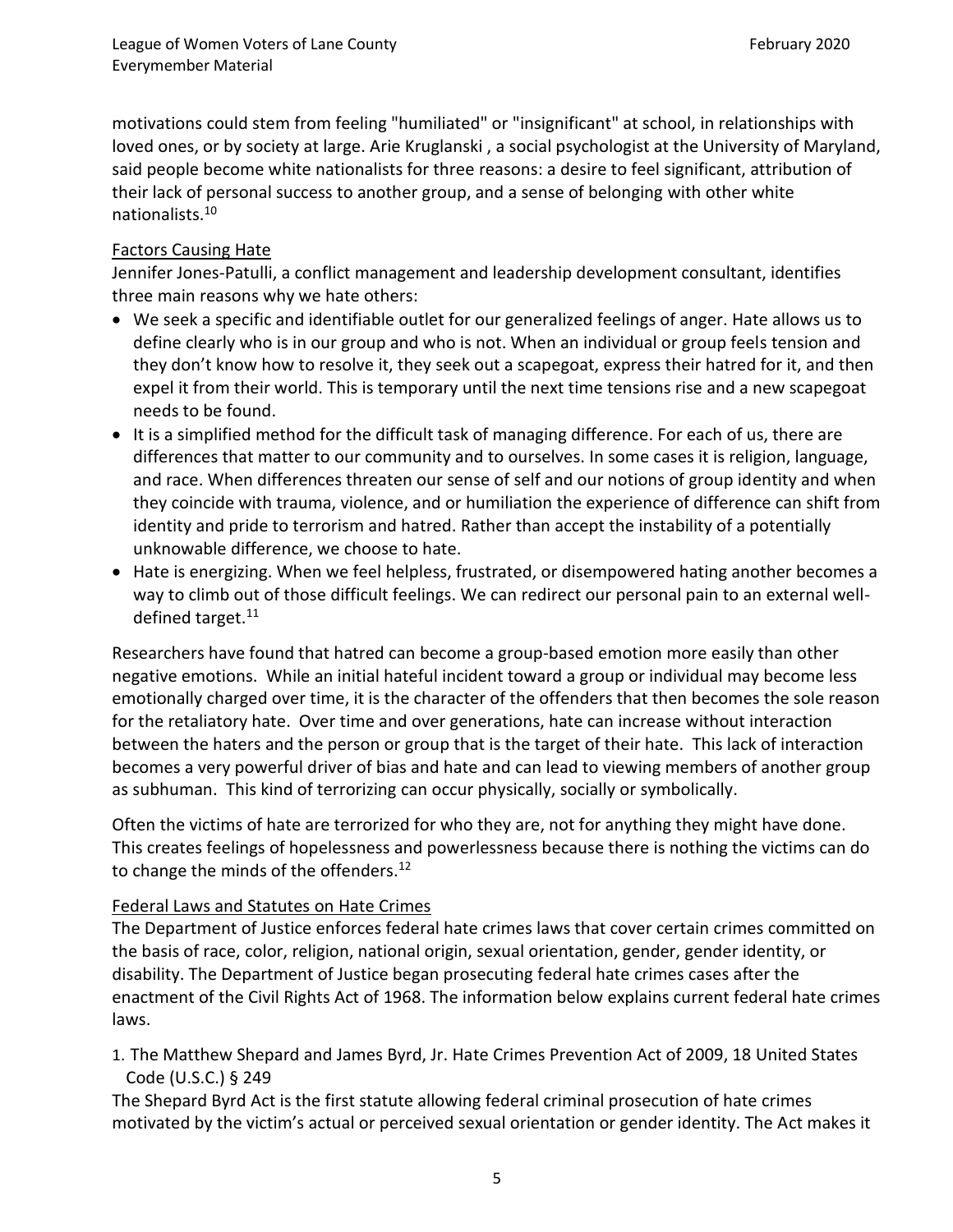a federal crime to willfully cause bodily injury, or attempt to do so using a dangerous weapon, because of the victim's actual or perceived race, color, religion, or national origin. The Act also covers crimes committed because of the actual or perceived religion, national origin, sexual orientation, gender, gender identity, or disability of any person, if the crime affected interstate or foreign commerce or occurred within federal special maritime or territorial jurisdiction.

### 2. [Criminal Interference with Right to Fair Housing, 4](https://www.justice.gov/hatecrimes/laws-and-policies)2 U.S.C. § 3631

This statute makes it a crime to use or threaten to use force to interfere with housing rights because of the victim's race, color, religion, sex, disability, familial status, or national origin.

3. [Damage to Religious Property, Church Arson Prevention Act, 18 U.S.C. § 247](https://www.justice.gov/hatecrimes/laws-and-policies) This statute prohibits the intentional defacement, damage, or destruction of religious real property because of the religious nature of the property, where the crime affects interstate or foreign commerce, or because of the race, color, or ethnic characteristics of the people associated with the property. The statute also criminalizes the intentional obstruction by force, or threat of force of any person in the enjoyment of that person's free exercise of religious beliefs.

### 4. [Violent Interference with Federally Protected Rights, 18 U.S.C. § 245](https://www.justice.gov/hatecrimes/laws-and-policies)

This statute makes it a crime to use or threaten to use force to willfully interfere with a person's participation in a federally protected activity because of race, color, religion, or national origin. Federally protected activities include public education, employment, jury service, travel, or the enjoyment of public accommodations. Under this statute, it is also a crime to use or threaten to use force against those who are assisting and supporting others in participating in these federally protected activities.

## 5. [Conspiracy Against Rights, 18 U.S.C. § 241](https://www.justice.gov/hatecrimes/laws-and-policies)

This statute makes it unlawful for two or more persons to conspire to injure, threaten, or intimidate a person in any state, territory, or district in the free exercise or enjoyment of any right or privilege secured to the individual by the U.S. Constitution or the laws of the U.S.<sup>13</sup>

On December 11, 2019 President Trump issued an executive order that would extend Title VI Civil Rights Act protections to Jews. It prohibits discrimination in programs receiving federal support on the basis of race, color, or national origin. By doing this it is essentially defining Judaism as a race or national origin, not just a religion.

## Proposed Federal Legislation on Hate Crimes

In the 116th Congress (2019-2020), H.R. 223 Hate Crime Victim Assistance Act of 2019, was introduced on 01/03/2019 and is currently in the Subcommittee on Crime, Terrorism, Homeland Security. This bill establishes new grant programs to support state and local efforts to combat hate crimes and assist hate crime victims. Specifically, the Department of Justice (DOJ) must award grants for the following: (1) hate crime information and assistance websites and hate crime hotlines; and (2) education and training programs to solve and prevent hate crimes. Additionally, DOJ must establish, in the Office of Victims of Crime, a grant program to support programs and activities for victims of hate crimes.<sup>14</sup>

## State Initiative

The Attorney General's Hate Crimes Task Force brought together a broad range of stakeholders focused on the experience of victims. The resulting bill, SB577, passed on August 8, 2019, improves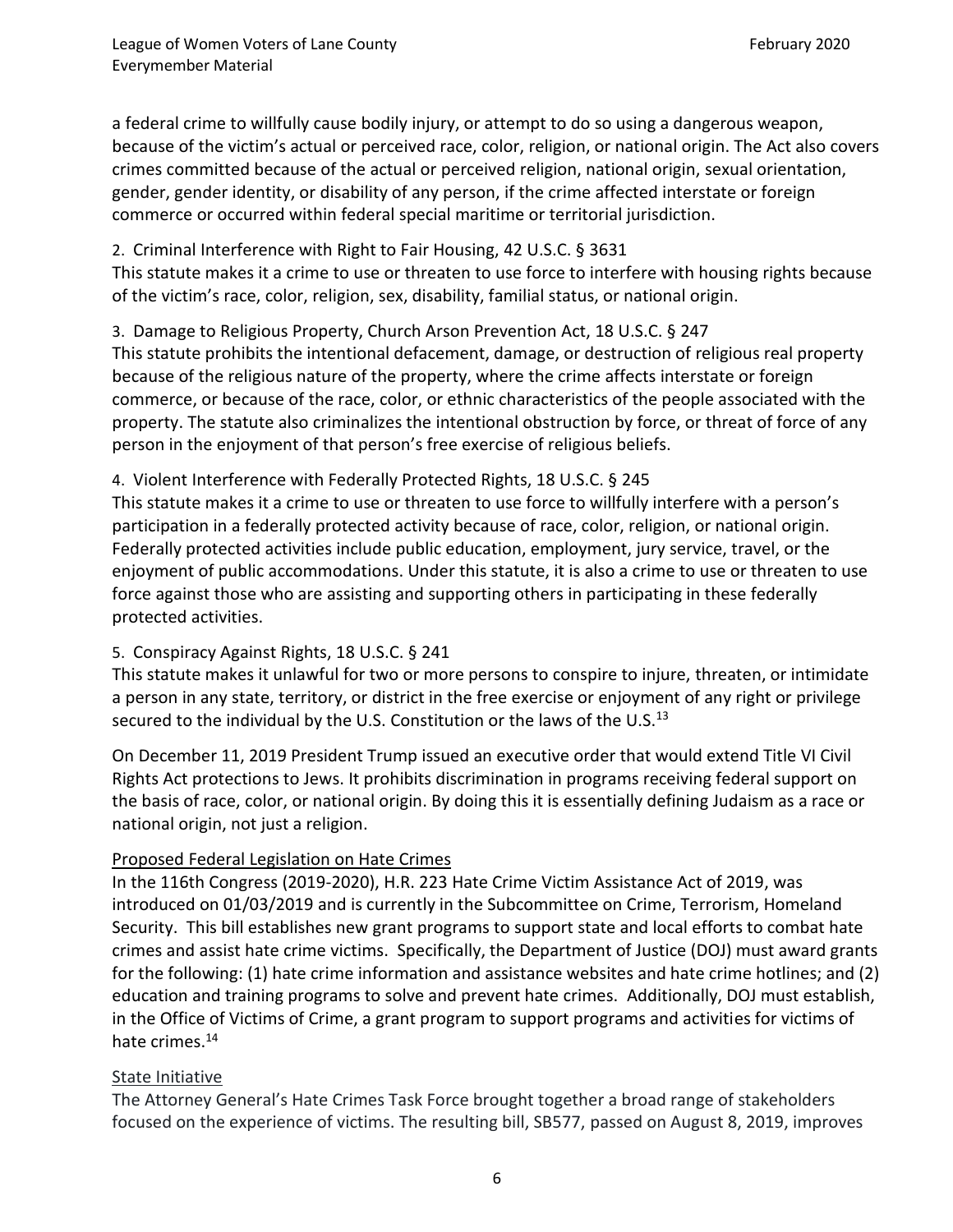the state's response to victims of bias crimes and incidents by connecting victims to services, even If the incident cannot be prosecuted. SB577 makes clear that transgender people are protected by the law by adding gender identity as a protected class. The bill also requires Oregon's law enforcement agencies to collect data pertaining to bias crimes and bias incidents across the state.<sup>15</sup>

#### The Law and Hate Speech on Social Media

Hate speech has proliferated on the internet where users can mask their identity with screen names or use encrypted platforms. A person can run afoul of the Interstate Communications Code when that person transmits an interstate or foreign communication that threatens to kidnap or injure another, which can result in a fine or imprisonment, or both (US Code Section 875). In the first case involving threats on social media, Elonis v United States, "the Court held that the proper legal test for determining whether someone made a threat is an objective one: whether reasonable people hearing the comment would perceive it to be a threat."<sup>16</sup>

Section 230 of the Communications Decency Act 1996 gives social media platforms considerable protections. It states that their service is not to be treated as a publisher of any information provided by another information content provider. They are not liable for most of their usergenerated content and are protected even if they try to moderate content.<sup>17</sup>

In April of 2019 in the wake of the Christchurch terrorist attacks, Australia passed legislation threatening huge fines for social media platforms and jail for their executives if they do not rapidly remove "abhorrent violent material." The fines include 10 percent of annual company profit and up to three years in prison for the responsible employees. Critics of the law state that it will be extremely difficult for platforms with billions of users to be able to remove abhorrent content expeditiously since banned posts often tend to linger online and are not always easy to identify. Another consequence of such a law could be increased censorship causing companies to leave to avoid this new responsibility.

Social media platforms seem to be moving in the direction of abiding by international human rights laws where there are due diligence assessments and more global agreement of standards.<sup>18</sup>

#### What Can We Do?

#### **In the Schools**

The U.S. Commission on Civil Rights reported that the highest percentage of all reported hate incidents since the 2016 election were in elementary and secondary schools. White nationalist and alt-right movements are intentionally recruiting young people. The editor of a neo-Nazi web site has written that he designs his web site to recruit children as young as 11 years old because their views and opinions about the world are not fully formed and they can be more easily persuaded. A report on PBS, November 19, 2019, titled *How These Oregon Teachers Are Fighting Back Against White Nationalism,* discusses a toolkit that is being used to combat this trend. The toolkit, *Confronting White Nationalism in Schools*, published by the non-profit Western States Center, provides context and guidance around the issue of white nationalism and alt-right recruitment of young people, and provides scenarios that might happen in a school community. From the toolkit, "It's for every stakeholder in a school community. If a student encounters a flyer taped up in the bathroom, here's what she can do. If a teacher hears about something from one of her students, here's what she can do ... on up through a parent finding something or hearing something from their kid."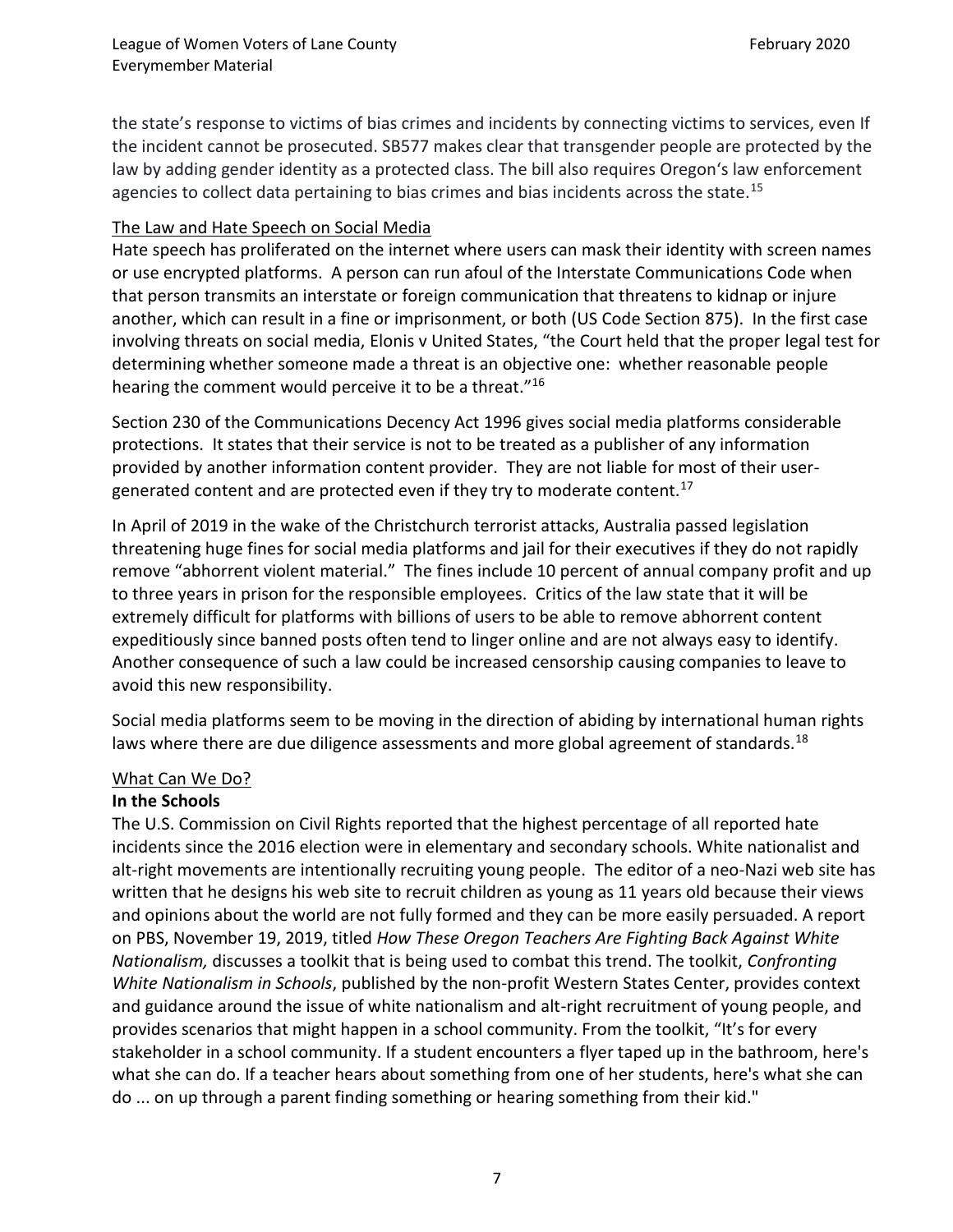The toolkit describes several categories of incidents, from anonymous use of hate symbols or speech — such as swastikas — to students organizing white nationalist activity inside or outside school. Every category contains recommended actions for each type of stakeholder, as well as pointers on what *not* to do. According to the toolkit it's critical to engage the whole school community so that they are able to openly talk about issues of white nationalism, white supremacy, racial justice, while reinforcing values that include everyone. There have been more than 5,000 requests for the toolkit from educators around the world.<sup>19</sup>

#### **In the Community**

At the community level there are multiple approaches to combating hate. The Rural Organizing Project (ROP) is a state-wide organization that supports a multi-issue, rural-centered, grassroots base in Oregon. They work to build and support a shared standard of human dignity: the belief in the equal worth of all people, the need for equal access to justice and the right to self-determination. Their mission is to "strengthen the skills, resources, and vision of primary leadership in local autonomous human dignity groups with a goal of keeping such groups a vibrant source for a just democracy." The ROP is currently comprised of a network of 63 all-volunteer, autonomous groups representing 30 counties across the state. The groups in Lane County include: Community Rights Lane County, Cottage Grove Community United, Springfield-Eugene SURJ, Deadwood Resists, Community Alliance of Lane County, Springfield Alliance for Equality and Respect, Blackberry Pie Society, and Stand for Peace/Occupy Cottage Grove.<sup>20</sup>

What happened in Cottage Grove in 2018 is instructive in how ROP works: A banner in an empty storefront that used to house a local museum announced a new business, Wolfclan Armory. The store, previously located in the neighboring community of Creswell, sells knives and survivalist gear, but more importantly has been used as a gathering place for neo-Nazis across the I-5 corridor. It is owned and run by the Laskey family, including Jake Laskey, who is said to lead the American Front, a long-standing neo-Nazi skinhead gang. While most towns would welcome new businesses to occupy previously shuttered storefronts, the banner announcing Wolfclan Armory's arrival rang alarm bells for folks in Cottage Grove. Shocked after doing their own research and looking at Wolfclan Armory's social media, locals jumped into action, gathering and organizing in classrooms, businesses, and living rooms to assess and plan next steps.

In response, concerned teachers, business owners, and community members formed Cottage Grove Community United (CGCU), an ROP group, and immediately shared information so the entire community could take action! CGCU created Cottage Grove Community United Against Hate signs that downtown businesses put in their windows, printed shirts with their logo to send a visible message of unity and to start conversations around town about the community's values, worked with the school board to formally condemn neo-Nazi activity in Cottage Grove, and hosted a standing-room-only community forum on Creating Hate-Free Communities featuring faith leaders from across the county. A shared plan of action came together:

- 1. Call the building's landlord, share that the community will support her to get Wolfclan Armory out of the building,
- 2. Call the Cottage Grove Chamber of Commerce to cheerlead its support for the landlord and other businesses surveying the possible options for getting Wolfclan Armory out of town,
- 3. Combat fear and isolation by sharing information with the community,
- 4. Promote Cottage Grove as a community where everyone can feel safe and welcome,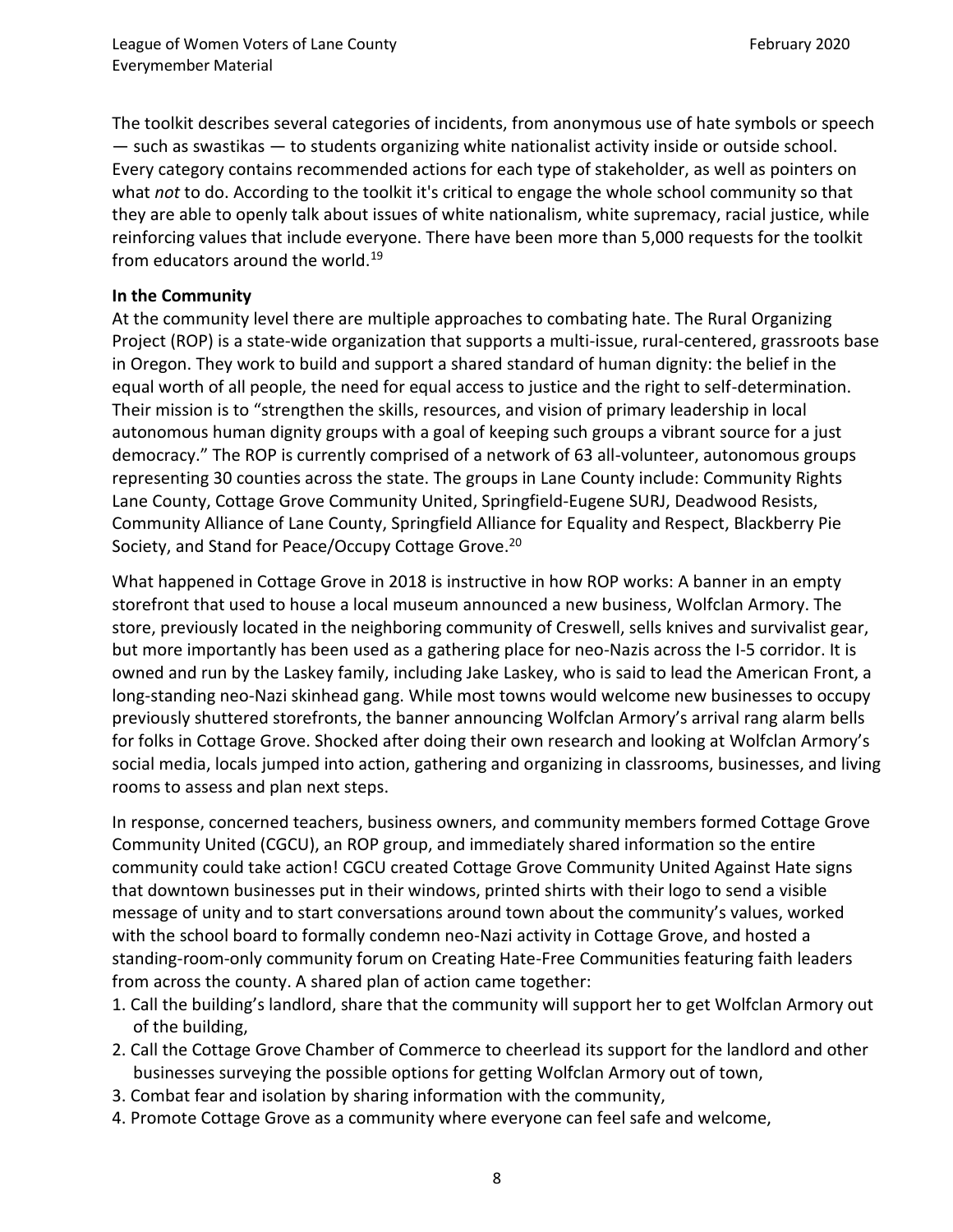- 5. Work with the school board and teachers to build curriculum covering the Holocaust and explore what happens when we "other" our neighbors. (Jake Laskey authored a book denying the Holocaust),
- 6. Design and distribute posters to put in downtown business windows that uphold Cottage Grove's aspirations to be a welcoming community for all.

Another example of ROP mobilization occurred in Corvallis. Corvallis community members formed Rapid Action Community Response (RACR) after neo-Nazis began interrupting local events. Over the last year, RACR has shown up to peacefully challenge neo-Nazis rallying at Oregon State University for a white nationalist hoping to be re-elected to a student body position, educated their neighbors about local white supremacist activity, and provided watchful hospitality at community events to keep everyone safe. Across Oregon, rural people are building stronger communities to fiercely resist and creatively counter white nationalist organizing. The ROP organizes through neighbor-to-neighbor conversations, knocking on doors, writing letters, marching, walking out, and other person-to-person activities.

Another approach in a totally different vein is the Kindness Campaign. "Kindness is at the core of humans' ability to cooperate with one another," is a belief promoted by Darnell Hunt, dean of UCLA's social sciences division and administrator of the Bedari Kindness Institute. The Institute opened September 2019 with a \$20 million gift from the Bedari Foundation. Its goal is to fund research on what provokes kindness and how that can empower everyday people. Research has already been done at UCLA on how kindness can reduce heart disease and depression.<sup>21</sup>

On November 3, 2019 a citizen's initiative to create a culture of kindness in Eugene and Springfield was proclaimed. The purpose is to counteract hate. This campaign is based on the work done in Anaheim, California under the leadership of former Mayor Tom Tait. Mr. Tait ran for mayor of Anaheim on a platform of community kindness and served two terms. As mayor, he used every opportunity to advocate for an increase in kindness, and over time the community changed. The greatest measure of changes occurred in schools: juvenile crime dropped dramatically and school suspensions dropped in half. The citywide focus was on hope and possibilities, with an emphasis on homelessness and service projects.

The purpose of the Eugene-Springfield campaign is to create a culture of kindness by encouraging acts of kindness and giving greater visibility to the many acts of kindness that are already taking place, such as volunteering. Engaging in more conversations about kindness, listening to what kindness means to all segments of our communities, and to record one million acts of kindness this year are goals of the campaign. The campaign is working with schools, faith-based organizations, businesses, neighborhood associations, non-profits, and governmental agencies to share and increase their kindness stories and accomplishments. In a November 9, 2019 *The Register Guard* opinion piece, Rabbi Ruhi Rubenstein states that kindness needs to be accompanied by humility because we don't always know what others need. It also needs to be accompanied by justice and generosity because kindness without justice and generosity fails in compassion.

The Choose Kindness campaign provided suggestions for ways individuals can show kindness:

- Respectfully help people who are in a difficult situation.
- To be your best self in all situations: Smile at people, contribute to our community, communicate respectfully, and commit to creating a better future.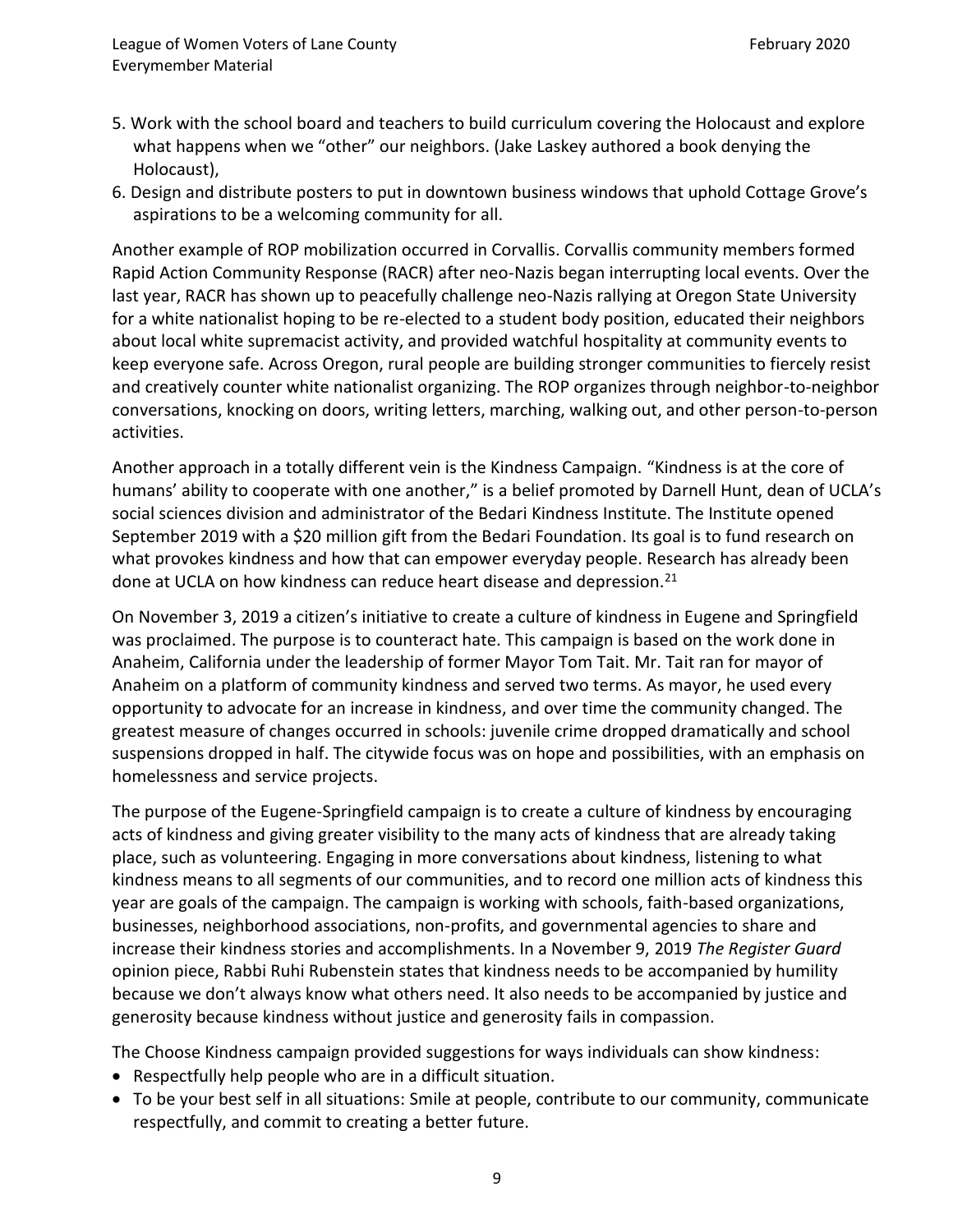- Celebrate gifts of kindness and connection that others offer.
- Promote a community of friends and neighbors based on the vision of positive possibilities, generosity, cooperation, and kindness.
- Volunteer at or support organizations that are making positive differences in our community.
- Assume that others' actions have positive intentions.
- Report acts of kindness.<sup>22</sup>

Jamil Zaki, Stanford university psychology professor, believes there is a scientific basis why this can work. From his research over the past several years he believes empathy is not unalterable. It can be cultivated or tamped down. At Stanford he leads a class called Becoming Kinder. "It is designed to address the crisis of empathy and help people fight back against the increasing trend of polarization and disconnection." In his book, *The War for Kindness: Building Empathy in a Fractured World*, he states that empathy is a skill that we can build and that it is crucial for us as individuals and as a culture. There is a genetic component to empathy and kindness, but it is not hardwired in our brains; rather "There's lots of evidence that our experiences, our choices, our habits, our practices go a long way to predict how empathetic we become. So we can rewire our brains to become more empathetic." The more someone practices kindness toward others, the more likely they are to build long-term empathy. $23$ 

# Protocols for Reporting and Remediation

Hate crimes should be reported to the Eugene Police Department immediately by calling 911, and officers will come to collect all the relevant information. If a victim wants assistance after an incident or crime, the City of Eugene Human Rights Neighborhood Involvement (HRNI) gets involved. Sometimes there is a crime, but the victims, out of fear, only want it reported as an incident. Any hate crime is reported to the city manager, mayor, community relations manager and city council to keep them informed. If the crime is high profile enough, such as a shooting, the city will organize a response.

Hate incidents, which are non-criminal acts such as circulating offensive fliers and posting hate materials that do not damage property, should be reported to HRNI. HRNI follow-up protocols include:

- Maintaining an activity log to monitor hate and bias incidences, both criminal and non-criminal,
- Providing staff to work with victims to assess the situation and provide appropriate resources and
- Identifying whether the victim desires a city response and coordinating a response when appropriate.

Eugene's Rights Assistance Program provides assistance in accessing services, provides referrals to appropriate resources, ensures access to appeal and grievance processes and facilitates informal conflict resolution. 24

## Conclusion